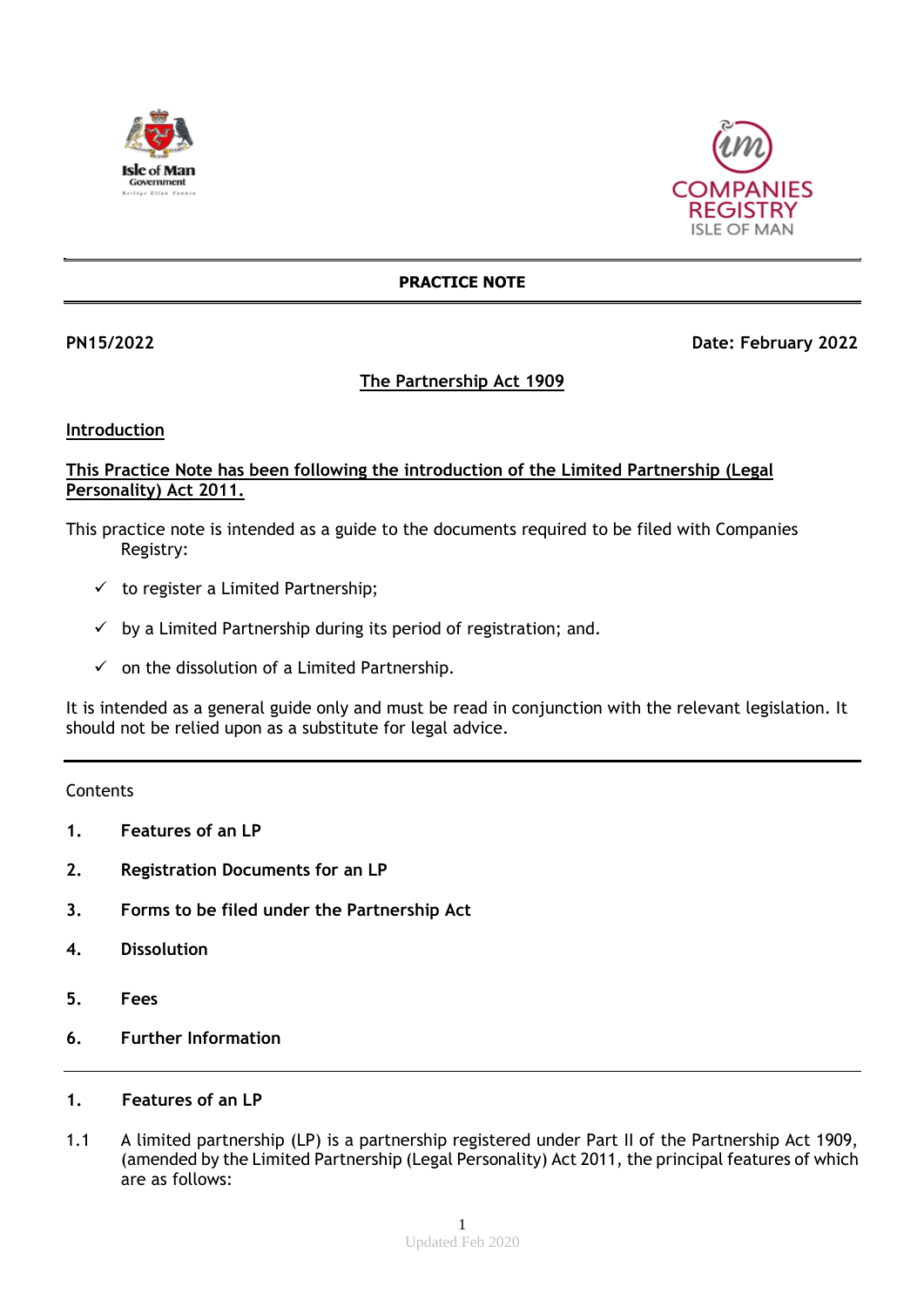- 1. The partnership must not consist of more than twenty members, unless it is carrying on business as advocates, accountants or members of a stock exchange.
- 2. "Legal Personality" A limited partnership has legal personality if the general partners so elect at the time the partnership is registered and a declaration (part of the LP1 form) signed by the general partner is sent by post of delivered to the Companies Registry at the same time as the statement referred to in section 50 of the Act.
- 3. An election to adopt Legal Personality is irrevocable and an existing limited partnership that doesn't change within 6 months of the amended provision; can't.
- 4. It must consist of one or more "General Partners" who are responsible for all of the debts and obligations of the partnership. There must also be one or more "Limited Partners" who contribute a defined amount of capital or property to the partnership. A limited partner is liable for the debts of the partnership only up to the amount he has contributed. A limited partner may not receive back any contribution unless the partnership is solvent, and if he does so whilst the partnership is insolvent, he will be liable for its debts up to the amount received back. A corporation may be a general or a limited partner.
- 5. A limited partner may not take part in the management of the partnership except in the circumstances provided for in the Act.
- 6. Notwithstanding the registration requirements, a limited partnership does not constitute a legal person under Manx law.
- 7. A limited partnership **must** be registered under the Act. Failure to do so will result in the limited partner being regarded as a general partner, and becoming liable for all the debts of the partnership if an election for Legal Personality has not been made.
- 8. Names of LPs are subject to similar guidelines as those for companies incorporated under the Isle of Man Companies Acts 1931 - 2004. It is advisable, but not necessary, to seek prior approval of the name you want to use from the Department. This will save you from preparing documents using a name that may be refused upon submission. The Department has the power under the Act to (1) refuse to register a name; (2) attach conditions to the use of a name; (3) direct an LP to change its name; and (4) change the name of an LP if a direction is not complied with.
- 9. Please note that the name of a Limited Partnership with legal personality **must** end with "Incorporated" or "Inc".
- 1.2. The following modifications to the General Law of Partnership apply to a limited partnership:
	- 1. A limited partnership cannot be dissolved by the death or bankruptcy of a limited partner, and the lunacy of a limited partner is not grounds for court dissolution, unless this is the only means of realising the lunatic's share of the assets.
	- 2. Upon dissolution of a limited partnership, the general partners will wind up its affairs.
	- 3. An application to the court to wind up a limited partnership is by petition under the Companies Acts 1931-2004 and the conduct of the winding-up is governed by rules made by the Deemsters.
	- 4. Subject to any agreement expressed or implied between the partners-
		- (a) any difference arising as to ordinary matters connected with the partnership business may be decided by a majority of the general partners: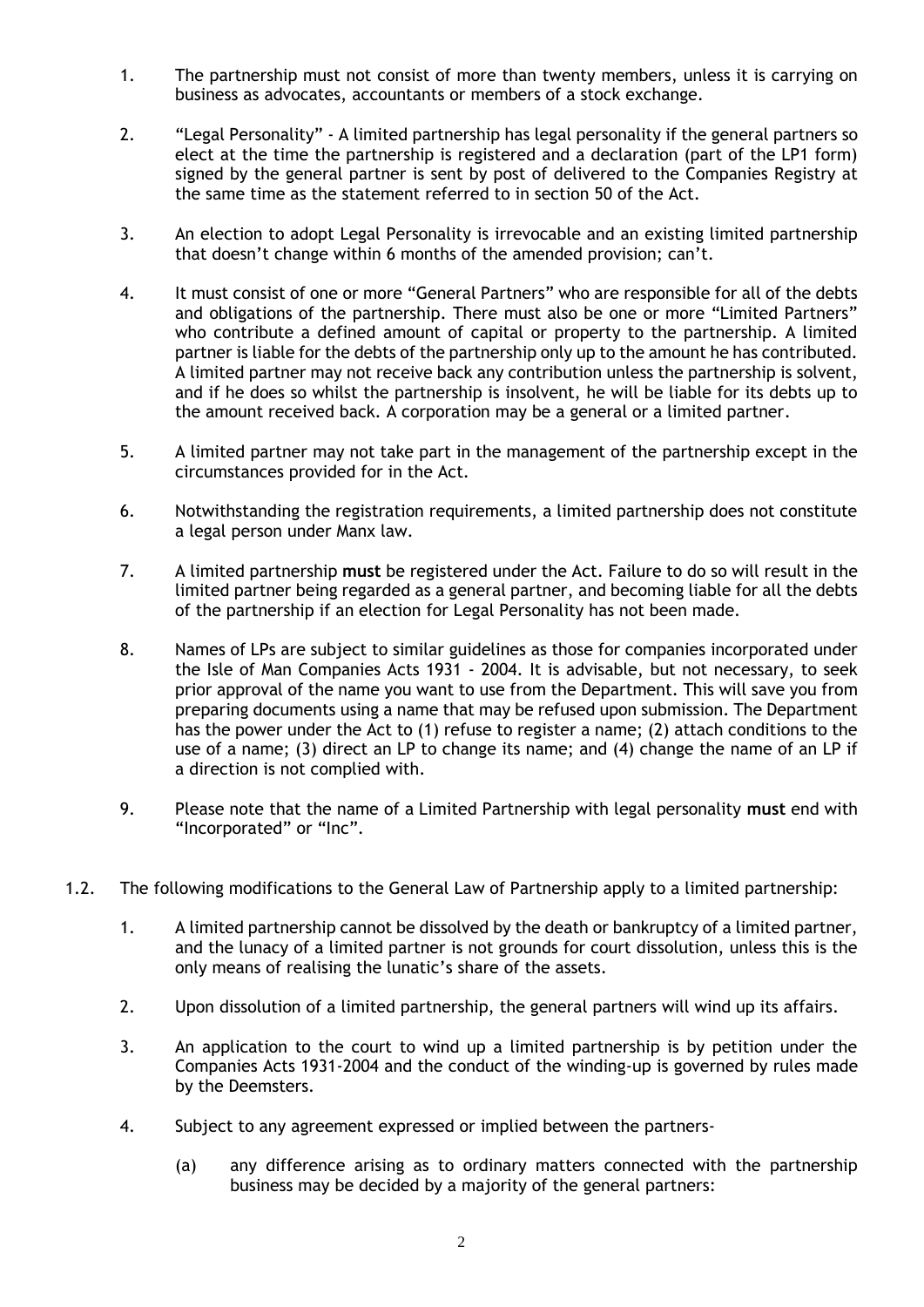- (b) a limited partner may, with the consent of the general partners, assign his share in the partnership, and upon such an assignment the assignee shall become a limited partner with all the rights of the assignor:
- (c) the other partners shall not be entitled to dissolve the partnership by reason of any limited partner suffering his share to be charged for his separate debt:
- (d) a person may be introduced as a partner without the consent of the existing limited partners:
- (e) a limited partner shall not be entitled to dissolve the partnership by notice.

# **2. Registration Documents for an LP**

- 2.1 The registration of a limited partnership can be made by sending by post or delivering to us a statement signed by all the general and limited partners containing the following particulars:
	- (a) the firm name;
	- (b) the general nature of the business;
	- (c) the principal place of business;
	- (d) the full name of each of the partners;
	- (e) the term, if any, for which the partnership is entered into, and the date of its commencement;
	- (f) a statement that the partnership is limited, and the description of every limited partner as such;
	- (g) in respect of such classes of limited partnerships as may be prescribed by regulations made by the Treasury, the sum contributed by each limited partner and whether paid in cash or how otherwise.

Regulations can be found here: <https://www.tynwald.org.im/links/tls/SD/2001/2001-SD-0008.PDF>

- (h) the name and address of the person appointed to accept service on behalf of the limited partnership.
- (i) declaration made by the General Partner if the Limited Partnership elects to have separate Legal Personality.
- 2.2 Items (a) to (h) are contained in the prescribed form LP1 (Application for Registration). This form can be downloaded from the website **[www.companiesregistry.gov.imh](http://www.companiesregistry.gov.im/)ttps://www.gov.im/categories/business-andindustries/companies-registry/** .
- 2.3 Once the application form has been accepted for registration, the Department will issue a certificate of registration. The certificate of registration **will** state whether or not the Limited Partnership has Legal Personality.
- 2.4 Details about all fees payable in the Companies Registry are obtainable from the website <https://www.gov.im/categories/business-and-industries/companies-registry/> . Payment of fees can be made in cash or by cheque made payable to "Isle of Man Government". We regret that we cannot accept cheques drawn on an account outside the U.K.
- **3. Forms to be filed under the Partnership Act 1909 (as amended by the Limited Partnership (Legal Personality) Act 2011)**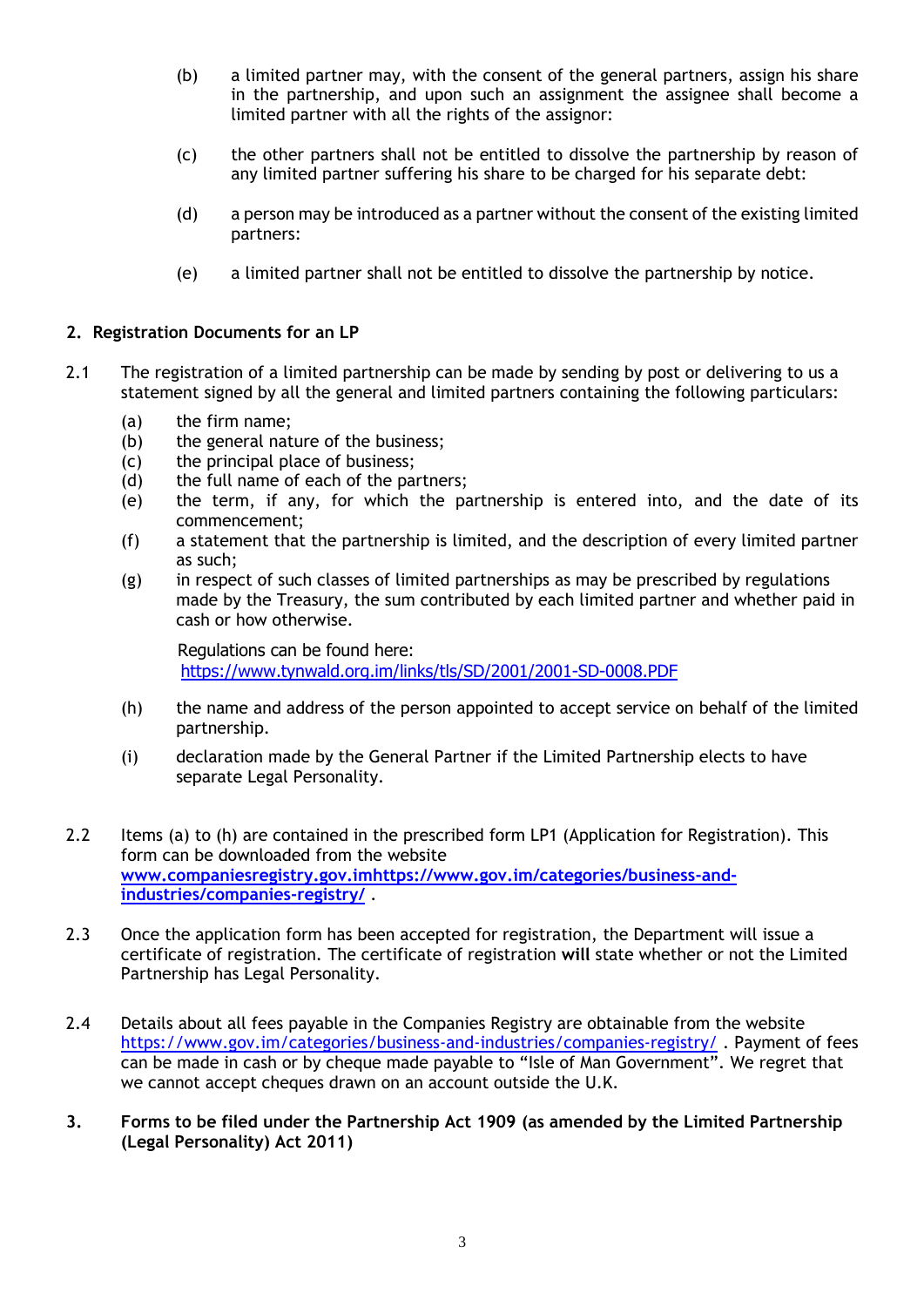# 3.1 **Annual Statement – Form LP5**

- 3.1.1 **WARNING – Do not confuse this Annual Statement with any other form of annual or periodic return or statement, such as a tax or VAT return, which you are obliged to submit to any other Government Department.**
- 3.1.2 Every LP is required to file an annual statement each year. This document is a snapshot of its details on the anniversary of its registration.
- 3.1.3 There is a **registration fee of £95** payable when you submit the annual statement and there is a filing period of one month for the document. Late filing fees are payable if the annual statement is not submitted in time.
- 3.1.4 **NOTE – Failure to file the annual statement can result in the LP being struck off the register. This may have serious financial and legal implications for the partners.**

# 3.2 **Changes in Particulars – Form LP2**

- 3.2.1 Whenever a change occurs in:
	- (a) the firm name;
	- (b) the general nature of the business;
	- (c) the principal place of business;
	- (d) the partners or the name of any partner;
	- (e) the term or character of the partnership;
	- (f) the name and address of the person appointed to accept service; or
	- (g) the liability of a partner because he has changed from a limited to a general partner or vice versa;
- 3.2.2 You must submit Form LP2 within one month from the date of the change. The form requires you to list the change(s) and the date(s). There is no filing fee payable when you submit the form within the one-month prescribed filing period.
- 3.2.3 **Your attention is also drawn to the requirement that if a person ceases to be a general partner and becomes a limited partner, you must advertise that fact in two Island newspapers. The change is ineffective until the advertisement has been published.**

# **4. Dissolution**

- 4.1 If the partnership is dissolved or ceases by any means provided for in the Act, other than by court winding-up, you must give us notice of that fact and we will then cease the registration.
- 4.2 Whenever the Court appoints a liquidator provisionally, a provisional liquidator or a liquidator, a certified copy of each Order must be filed with the Companies Registry.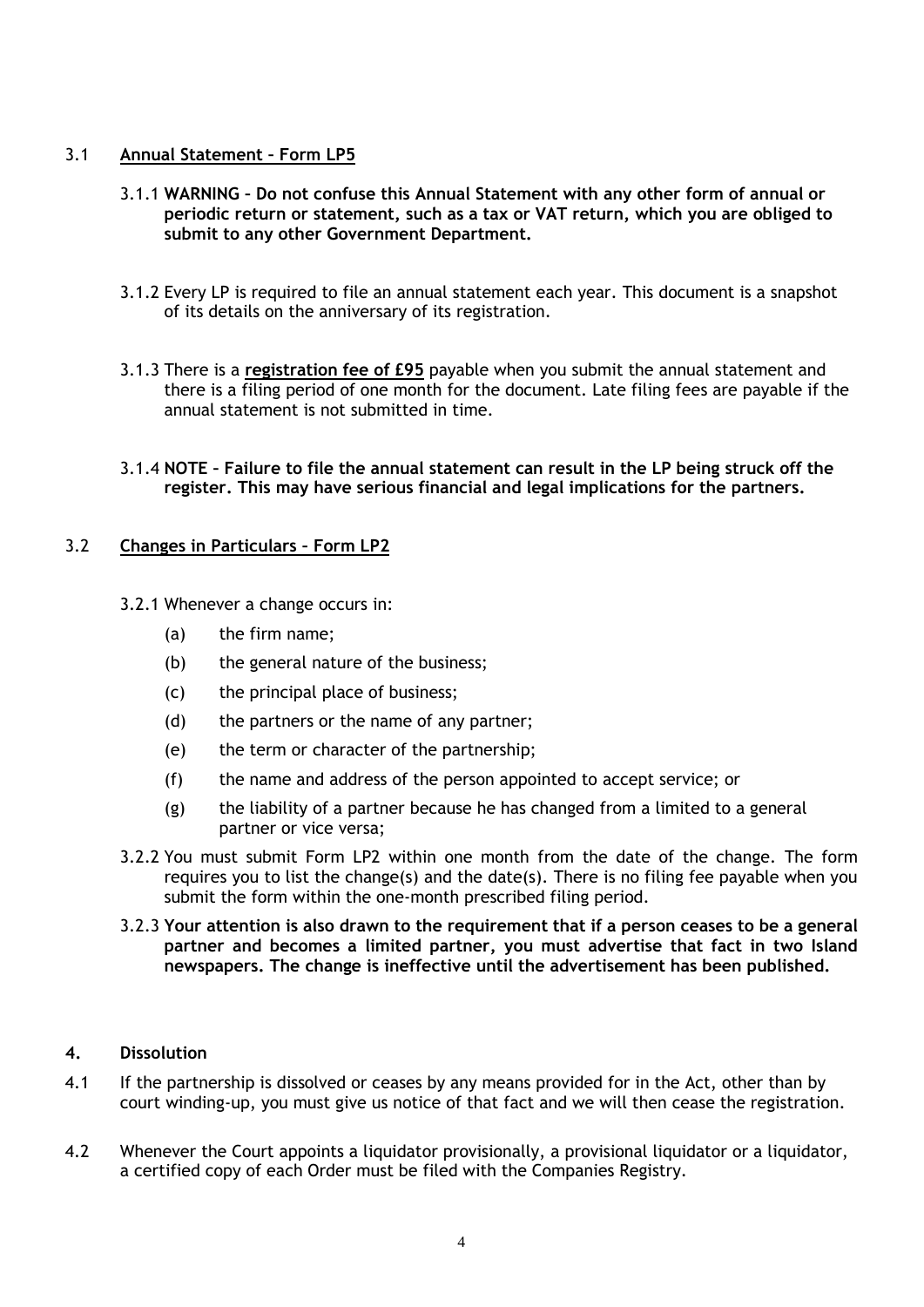4.3 **NOTE – It is important that any liquidation document be filed as soon as possible. The Companies Registry can only act on the basis of the documents filed and may, for example, take action to strike an LP off the register for failure to file its annual statement if documents indicating that it has gone into liquidation have not been filed.**

# **5. Fees payable**

5.1 The following are the registration fees payable on submission of the application form under Section 50 of the Act:

'Standard incorporation' of a company under section 3 of the Act within 48 hours **£100.00**

'2 hour incorporation' of a company under section 3 of the Act **£250.00**

'While you wait incorporation' of a company under section 3 of the Act **£500.00**

There is no fee payable on the Change in Particulars Form (form LP2) if filed within one month of the date of change. If you fail to submit any of these forms within the one month filing period, a late fee is payable.

5.2 The late fee is calculated as follows:

Up to 3 months late E100 More than three months late £250

5.3 Details about all fees payable in the Companies Registry are obtainable from our website <https://www.gov.im/categories/business-and-industries/companies-registry/> . Payment of fees can be made in cash or by cheque made payable to "Isle of Man Government". We regret that we cannot accept cheques drawn on an account outside the U.K.

## **6. FURTHER INFORMATION**

Our staff will willingly answer general queries by telephone or e-mail but cannot give legal advice. If you require such advice you should consult an Advocate. The telephone number for the Companies Registry is: 01624 689389 and the e-mail address is: [companies@gov.im](mailto:companies.registry@gov.im)

Statutory forms and practice notes are available free of charge from the website: <https://www.gov.im/categories/business-and-industries/companies-registry/> .

A list of Licence holders is available on the web site of the Financial Supervision Authority at [www.iomfsa.im/register-search](http://www.iomfsa.im/register-search) .

Details of Isle of Man Advocates are available from the Isle of Man Law Society at:

Telephone: +44 (0)1624 662910 E-mail: [enquiries@iomlawsociety.co.im](mailto:enquiries@iomlawsociety.co.im) Website: [www.iomlawsociety.co.im](http://www.iomlawsociety.co.im/)